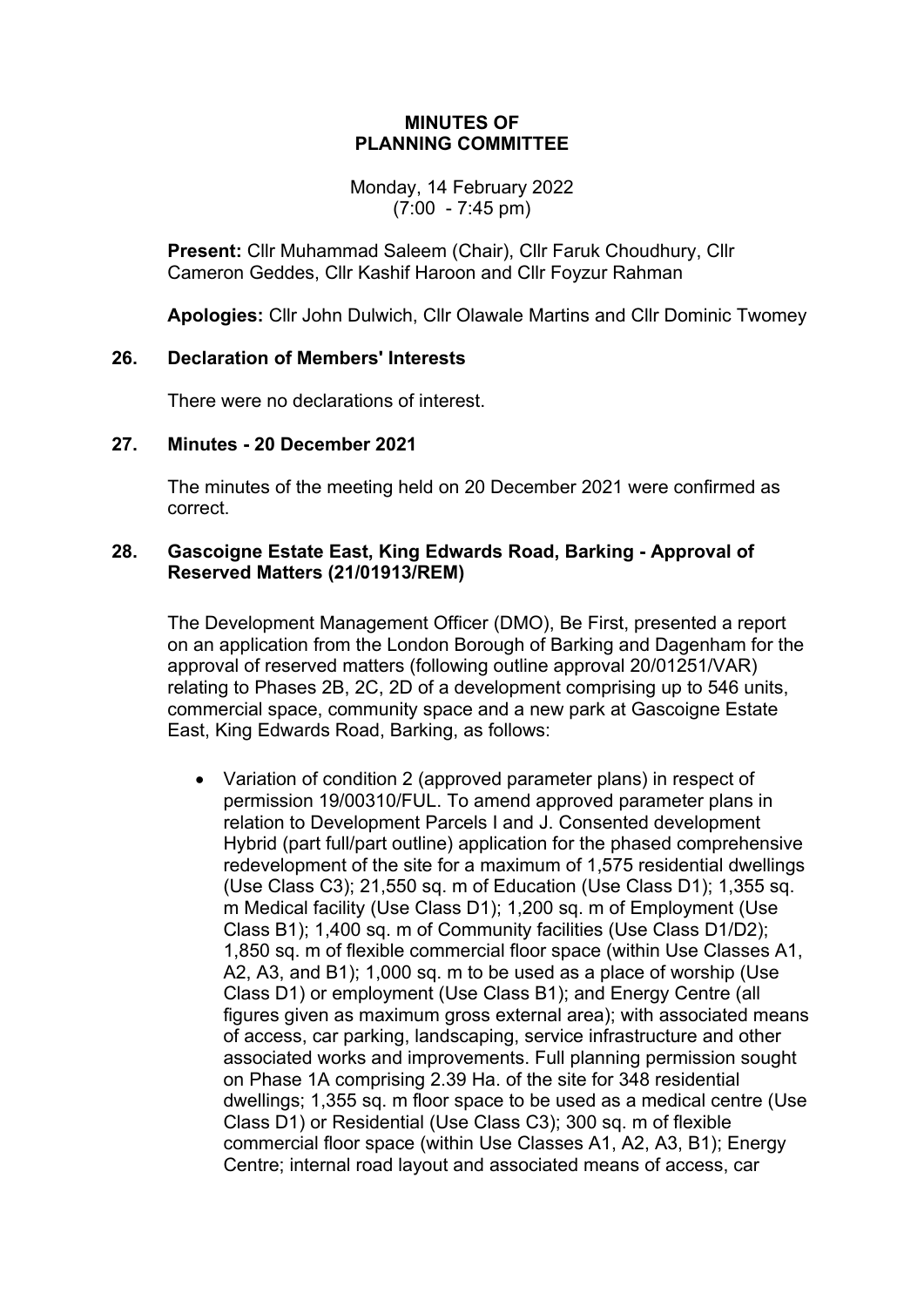parking, landscaping and other works and improvements; and Phase 1B comprising 0.38 ha of the site for 73 residential dwellings with associated means of access, car parking, landscaping and other works and improvements. Outline planning permission sought on 13.59 Ha. of the site, with all matters reserved, for a maximum of 1,154 residential dwellings (Use Class C3); 21,550 sq. m of Education (Use Class D1); 1,200 sq. m of Employment (Use Class B1); 1,400 sq. m of Community facilities (Use Class D1/D2); 1,550 sq. m of flexible commercial floor space (within Use Classes A1, A2, A3, and B1); 1,000 sq. m to be used as a place of worship (Use Class D1) or employment (Use Class B1) (all figures given as maximum gross external area); with associated means of access.

In response to questions from the Committee, the DMO stated that:

- At this stage, limited details had been provided as to who would occupy the proposed community centre space; however, a condition had been included that would require these details to be submitted;
- It was possible to request that samples of the proposed main materials for the development be provided to the Committee, when the application returned to it for approval in that respect;
- The impact on refuse and storage space as a result of proposed underground parking arrangements were considered acceptable when they were presented previously to the Committee as part of reserved matters. No further changes had been proposed since, in that regard.

## The Committee **RESOLVED** to agree:

- 1. The reasons for approval as set out in the report;
- 2. To delegate authority to the London Borough of Barking and Dagenham's Director of Inclusive Growth in consultation with the Head of Legal Services to grant approval of reserved matters, subject to the completion of a deed of variation under s106 of the Town and Country Planning Act 1990 (as amended), based on the Heads of Terms identified at Appendix 6 of this report and the Conditions listed in Appendix 5 of this report; and
- 3. That if by 27 March 2022, the legal agreement has not been completed, the London Borough of Barking & Dagenham's Director of Inclusive Growth is delegated authority to refuse approval of reserved matters or extend this timeframe to grant approval.

## **29. Barking Riverside Ltd - Plot H West, Renwick Road, Barking - Reserved Matters**

The Deputy Chief Planner, Be First, presented a report on an application by Bellway Homes Partnership and Barking Riverside Limited for the approval of reserved matters, S106 Strategies and Discharge of Conditions in relation to a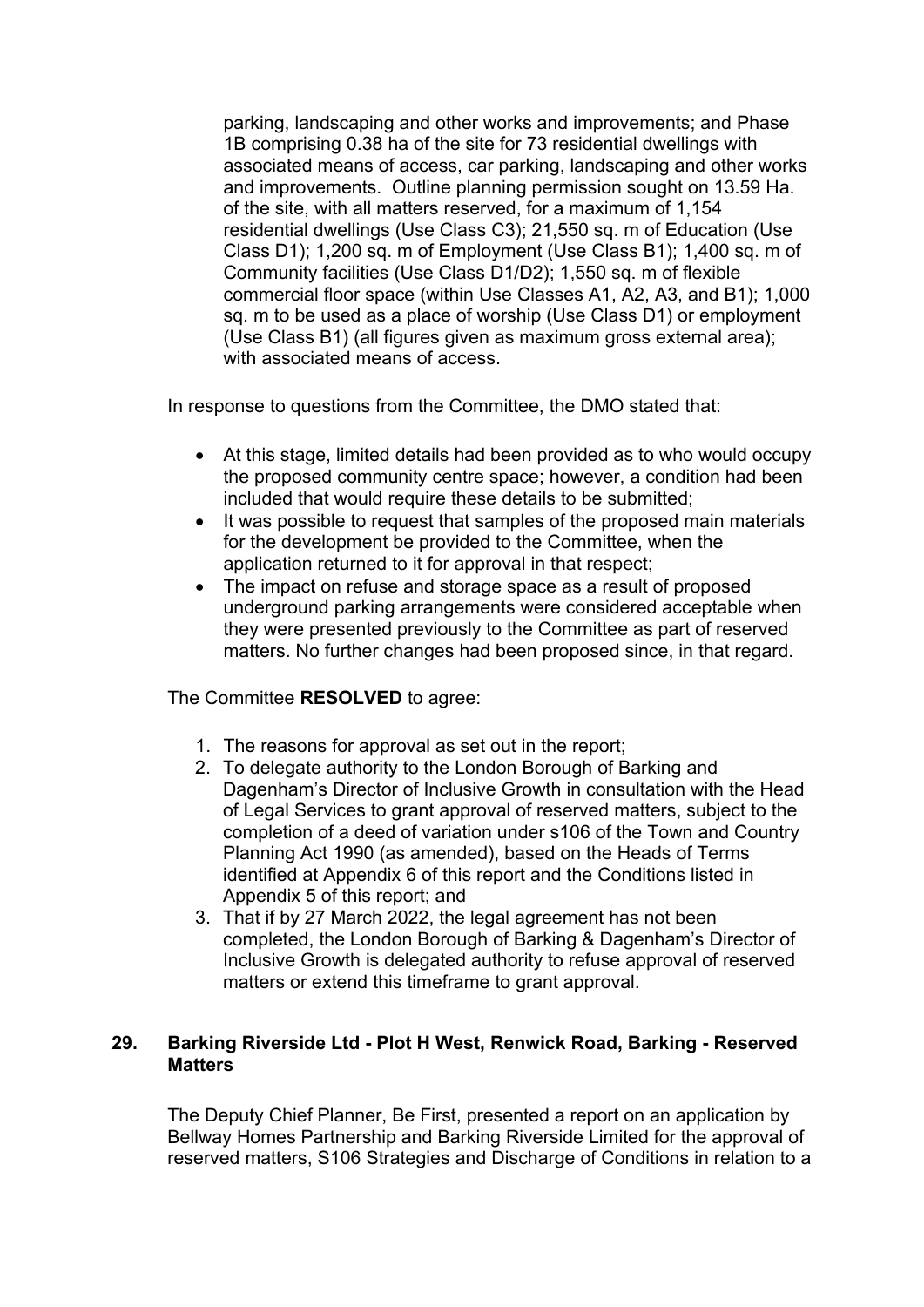proposed development at Plot H West, Barking Riverside Area, Renwick Road, Barking, as follows:

- **21/02206/AOD -** Details pursuant to Conditions 7 (stage and Zone), 33 (Sub framework plan (A-T)), 34 (statement indicating how the conditions have been complied with (A-T)), 36 (Code of construction management) and 37 (nature conservation and landscape) for Plot H West SFP only, attached to planning consent 08/00887/FUL dated (23/07/2009); and
- **21/02256/REM -** Application for the approval of reserved matters (access, appearance, landscaping, layout and scale) pursuant to Conditions 45 (zone details) following outline approval '08/00887/FUL' for Plot H West at Barking Riverside. The proposed development comprises the erection of 167 dwellings (Use Class C3) with associated parking, landscaping and provision of affordable housing. This application also seeks the partial discharge of conditions 7 (stage/ zone relationship), 15 (ecological monitoring scheme), 46 (remediation), 49 (landscape management), 53 (drainage) and 56 (plot level access plan) in relation to Plot H West, Barking Riverside. The outline planning application was an EIA application for which an environmental statement was submitted.

The Planning Committee **RESOLVED** to agree:

- 1. The reasons for approval as set out in this report;
- 2. Delegate authority to the London Borough of Barking and Dagenham's Director of Inclusive Growth (or authorised Officer), in consultation with the Director of Law and Governance, to approve the Sub-Framework Plans (21/02206/AOD); and
- 3. Delegate authority to the London Borough of Barking and Dagenham's Director of Inclusive Growth (or authorised Officer), in consultation with the Director of Law and Governance, to approve the Reserved Matters (21/02256/REM), subject to the Conditions listed in Appendix 6 of the report.

# **30. 34-42 East Street, Barking**

The Principal Development Management Officer (PDMO), Be First, presented a report on an application by Mobin Properties Ltd seeking planning permission for a proposal to provide a 5 - 8 storey building comprising up to 59 residential units (Use Class C3) with retail units (Use Class E) at ground and part first floors, with associated landscaping and highway works at 34-42 East Street, Barking.

By way of background, the PDMO stated that the application was a resubmission of two previously refused applications, which sought the residential-led redevelopment of the site, retaining retail on the ground floor. The first application (19/00770/FUL) sought permission for the development of a 6 - 9 storey building comprising 79 units and ground floor retail space and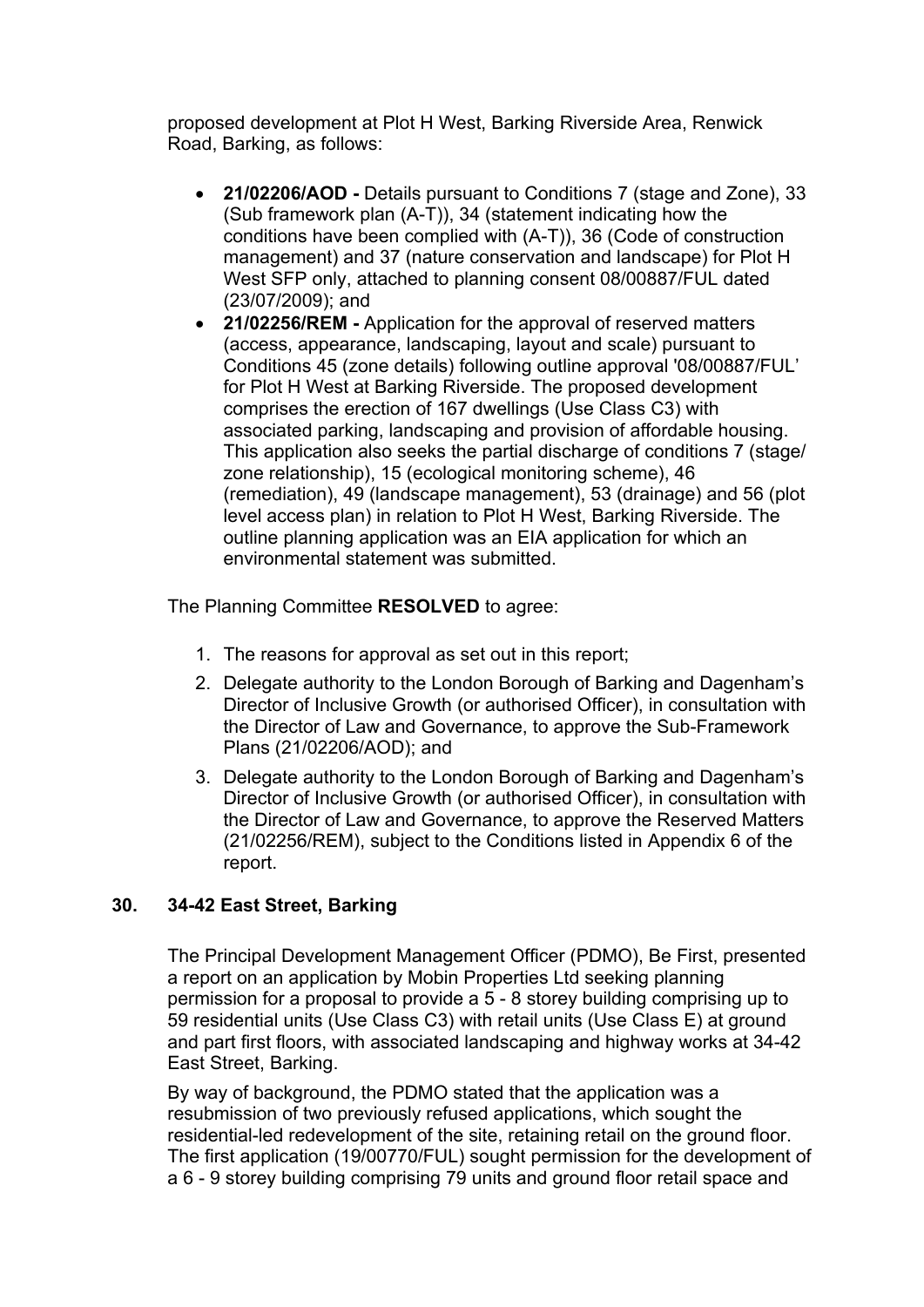was refused for eight reasons. The second application (21/00159/FULL) sought permission for the development of a 5-9 storey building comprising 65 residential units, with ground floor retail units and was refused for three reasons, which, in summary, were:

- i. Poor place-making, density and impact on the setting of the Grade II listed former Barking Magistrates Court;
- ii. Loss of sunlight and daylight to neighbouring residential occupiers, in particular, at flats within the former Barking Magistrates Court and the Bath House buildings; and
- iii. Insufficient information submitted to demonstrate that there would not be an unacceptable impact on highway safety in respect of the location of the blue badge car parking spaces.

Two letters of objections had been submitted against the current application, which related to concerns around congestion, local heritage, privacy, and the loss of light to neighbouring properties.

The remainder of the PDO's presentation focussed on the improvements made to the proposal in relation to the above three reasons for refusal, as detailed in the report, which formed the basis of the officer recommendation to approve the application. The reasons for recommending approval are summarised as follows:

- The architecture of the proposal had advanced from the previously refused scheme in respect of the architectural strategy, particularly in relation to the northern corner adjacent to the former Magistrates Court. Officers welcomed the attention to detail that had been paid to introduce architectural interest through the proposed window arches as well as the window reveals that would contribute to somewhat enlivening an otherwise dead portion of frontage along East Street. The change in materiality from the previous scheme was also considered to be a welcome improvement, which was more in keeping with the surrounding area and reduced the dominance of the building. Officers considered that the progression from the previously refused schemes to the current proposal were such that the proposed development would accord with design policies;
- The reduction in height from 9 to 8 storeys was welcomed, as this assisted in reducing the impact of the development from a number of views, and the reduction from part of the East Street frontage from 6 storeys to 5 storeys also ensured that the development would not appear too dominant along East Street, especially when viewed from the western site. Whilst at 5-8 storeys high, the development was tall for a town centre/high street location, the site sat in an area as being identified in the emerging Local Plan as suitable for tall buildings. The regeneration benefits that would be achieved through the proposed development, and introduction of residential dwellings to the site was welcomed; and
- The proposed development was a highly sustainable, well-connected site, and the proposals sought to promote active travel. The previous reason for refusal pertaining to the location of the disabled parking